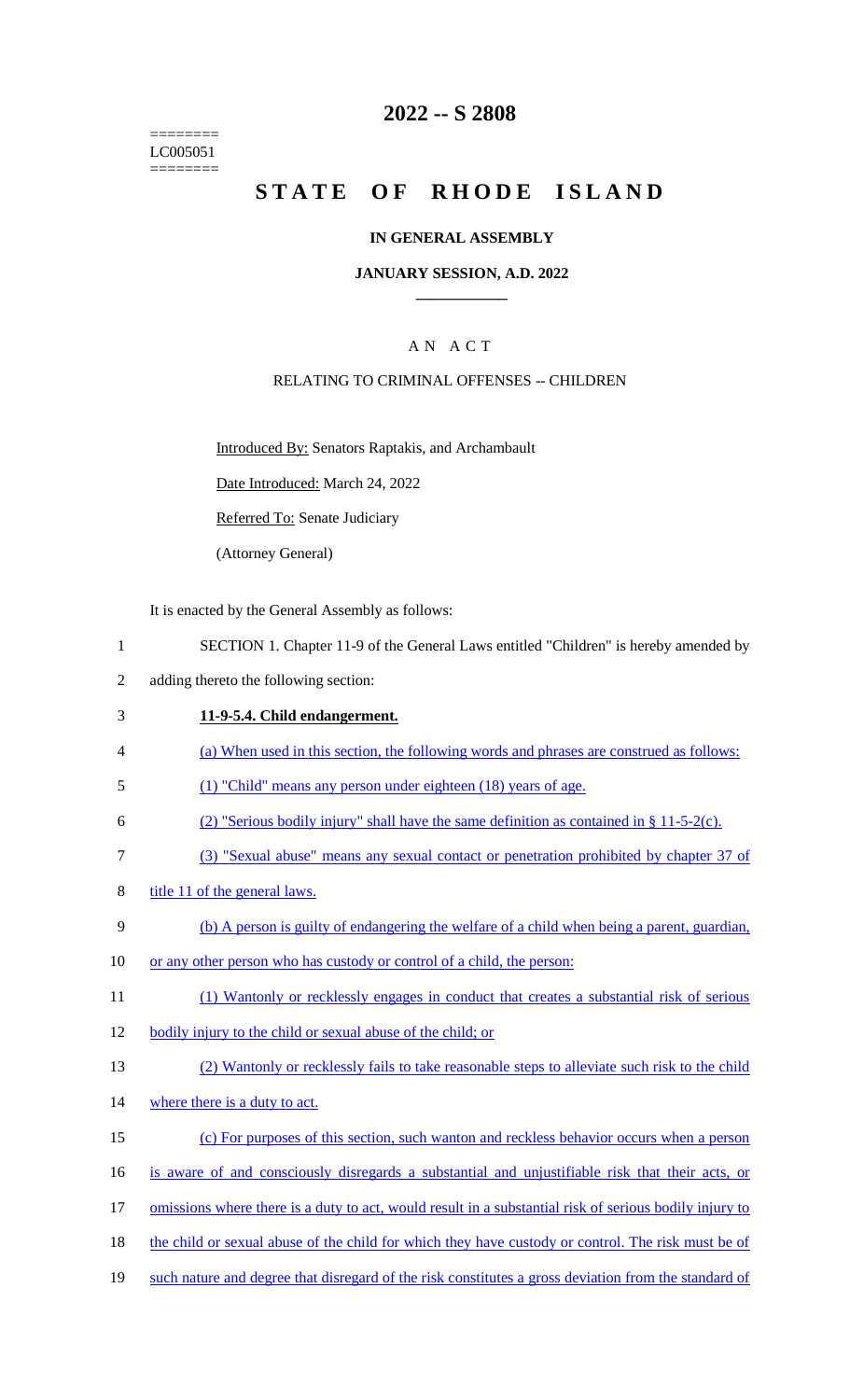- 1 conduct that a reasonable person would observe in the situation.
- 2 (d) Any person who shall violate this section shall be guilty of a felony, and for the first
- 3 offense, be imprisoned up to three (3) years or be fined not exceeding one thousand dollars
- 4 (\$1,000), or both.
- 5 (e) Any person who has been previously convicted of child endangerment under this
- 6 section and thereafter commits child endangerment shall be imprisoned up to ten (10) years or be
- 7 fined not exceeding five thousand dollars (\$5,000), or both.
- 8 SECTION 2. This act shall take effect upon passage.

======== LC005051 ========